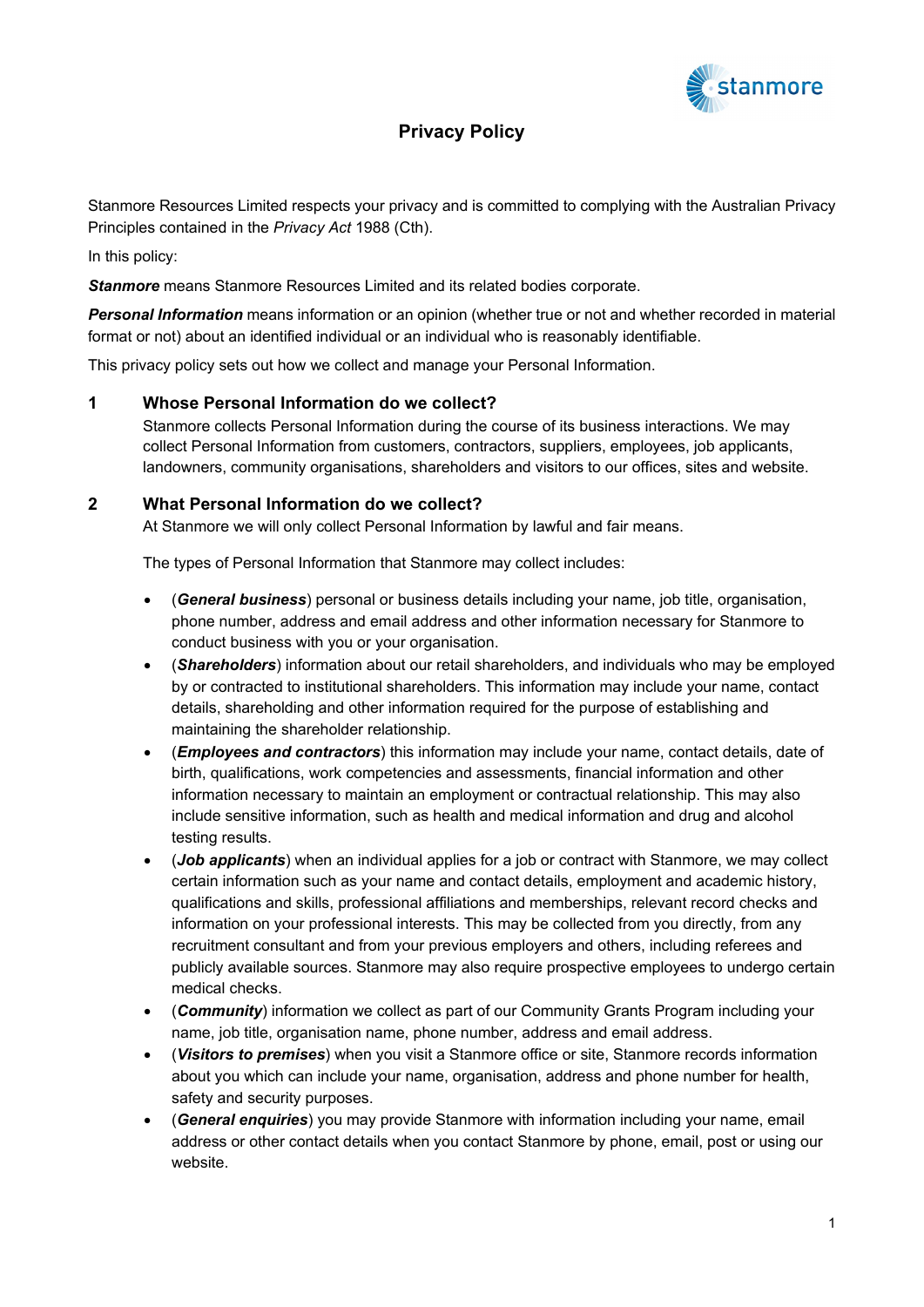

# **3 How do we collect Personal lnformation?**

Stanmore will generally collect Personal Information directly from you if possible. However, we may also collect Personal Information from third parties, such as Stanmore's share registry provider and recruitment agents.

Stanmore may also receive third party Personal Information through its employees and contractors, including details of family members and next of kin.

# **4 Disclosure of Personal Information**

Stanmore may disclose your Personal Information:

- between related bodies corporate of Stanmore;
- to third party business service providers including (but not limited to):
	- o Professional advisers such as auditors, legal advisers, accountants;
	- o IT service providers;
	- o Providers of Stanmore's share registry services;
	- o Recruitment providers;
- to joint venturers of Stanmore;
- to third parties if we sell, buy or merge any businesses or assets, including to a prospective buyer or seller;
- to government agencies, regulatory bodies and law enforcement agencies, where required;
- where necessary to lessen or prevent a serious threat to the life, health or safety of any individual;
- if the person to which the Personal Information relates has consented; or
- where disclosure is required or permitted by law.

#### **5 Disclosure overseas**

Stanmore may disclose your Personal Information to recipients located outside of Australia in the course of us conducting our business. The countries may include Canada, Japan, South Korea, China, Singapore, India, Taiwan and regions, including South America the European Union.

# **6 Using our website**

Stanmore uses cookies to provide a better browsing experience and improve website functionality. We will only collect information about you where it is fair and lawful. We will not collect more information than we need to improve website performance.

Most browsers allow you to control cookies through their settings preferences. If you limit the ability of websites to set cookies, your user experience will no longer be tailored to you. By continuing to use the Stanmore website you consent to the use of cookies.

Stanmore's website may also detect and record your use of our website, such as which pages you visit, the time and date of your visit, your broad geographic location etc. We may track the patterns of usage of visitors to the website for the purposes of website development and statistical monitoring. We do not obtain Personal Information through your use of our website.

# **7 How we hold and secure Personal Information**

Stanmore may hold your Personal Information either in electronic or hard copy form. We use a number of physical and electronic measures to keep your Personal Information secure, including restricting physical access to our offices, maintaining firewalls, providing access based restrictions on IT systems and utilising password protected IT systems with two factor authentication (where available).

However, the internet is not a secure environment and therefore, Stanmore cannot guarantee the security of information provided to it via electronic means.